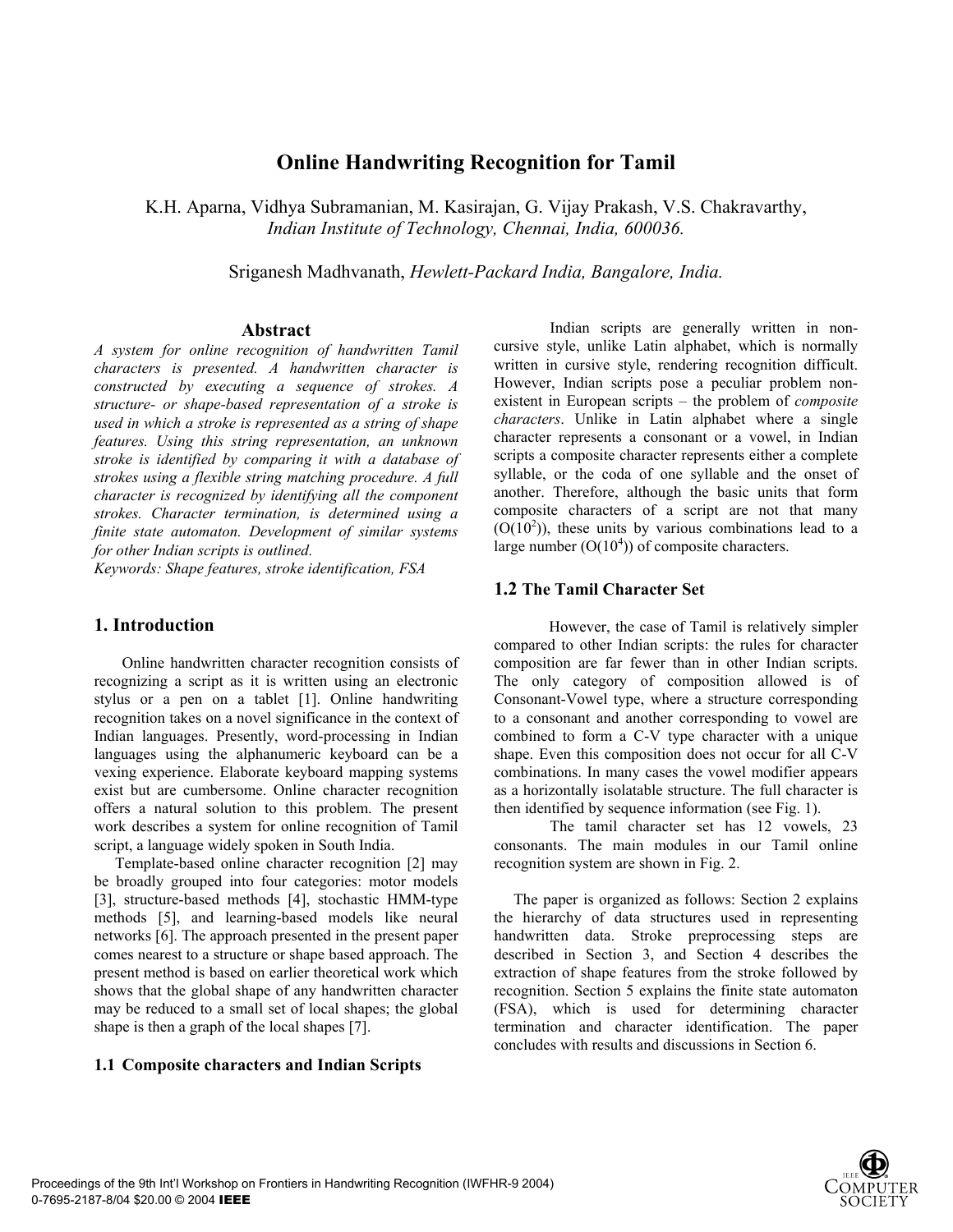Vowel= அ ஆ இ ஈ உ ஊ எஏ ஐ ஓ ஓ ஔ

 $X$ (consonant)= கங்சஞ்டன் தந்பமயரல் வழ் எறன் ஜ ஸ கூ ஷ ஹ

Vowel modifiers in different horizontal blocks = xn Qxn Cxn Qxqn Qx Cx mx

 $Y$ (Vowel modifiers in the same horizontal block)= x x x x x x y

Numbers 0 1 2 3 4 5 6 7 8 9

## **2. Data representation**

The following concepts and data entities have been designed to provide a unified framework for all Indian scripts. Hence all the properties may not relevant to every script. Some definitions are in line.

### **Definitions:**

**Stroke**: The trajectory of the pen between a pen-down event and a pen-up event. All the unique strokes of a script are manually identified and given unique labels. It is the smallest physically identifiable unit in online handwriting.

**Proximity**: Criteria for spatial proximity are necessary for grouping strokes into larger structures. There are 3 rules for representing "proximity" of strokes.

- 1) contact or nearness: two strokes are proximal if they intersect, make contact or if the pair of nearest points on the respective strokes are closer than a threshold value.
- 2) Enclosure: A stroke encloses another stroke (this situation does not arise in Tamil but is useful for other Indian scripts)
- $3)X-overlap$ : Two strokes overlap in horizontal direction.

Note that the  $3<sup>rd</sup>$  proximity rule is a less restricted one than the others and subsumes the other two.

**Stroke Group**: Any random collection of strokes. Usually it refers to a set of strokes which form a unit with lesser significance than a character. A stroke group also can have a label.

 In practice a Stroke Group object may be used to group strokes in the following 2 ways:

- to group syntactically meaningful subsets of the full set of strokes forming a composite character. (Such grouping turns out to be more useful in formulating compositional rules for other Indian scripts like Hindi, Telugu etc.)

- To group physically connected ("proximal") subset of strokes forming a composite character.

Thus a Stroke Group is meant to be used in a flexible way depending on the context as illustrated above.

**Horizontal Block**: This is a set of strokes grouped with the X-overlap proximity criterion described above. This definition is necessary because very often in Indian scripts all the strokes that comprise a composite character form a horizontal block.

**Character**: A character is the smallest segment of handwriting which can be associated with a syntactic code like, say, the ISCII code. Typically it is one or several contiguous horizontal blocks.

**Word**: An array of characters.

**Line**: A horizontal array of words interspersed with spaces.

Page: A vertical array of lines. **Document**: An array of pages.

## **3. Preprocessing**

## **3.1 Pen device:**

We use the Superpen<sup>TM</sup>, a product of UC Logic Inc. to generate online character data. Although the device provides pressure information pressure is not used by our algorithm.

## **3.2 Preprocessing:**

Preprocessing consists of interpolation, smoothing and normalization of strokes. For normalizing a stroke we first determine the bounding box of the entire horizontal block which the stroke a part of. We then divide both xand y-dimensions of the stroke by the 'height' of the horizontal block. This preserves the relative size of strokes in a horizontal block, which is very important. The strokes are then converted onto curve length base (sampled uniformly along curve length) and then smoothed independently along t-axis using a Gaussian filter. During data collection, individual strokes as well as some horizontal blocks of strokes are also taken so that enough samples are available.

## **4. Feature extraction and Stroke recognition**:

## **4.1 Feature Extraction:**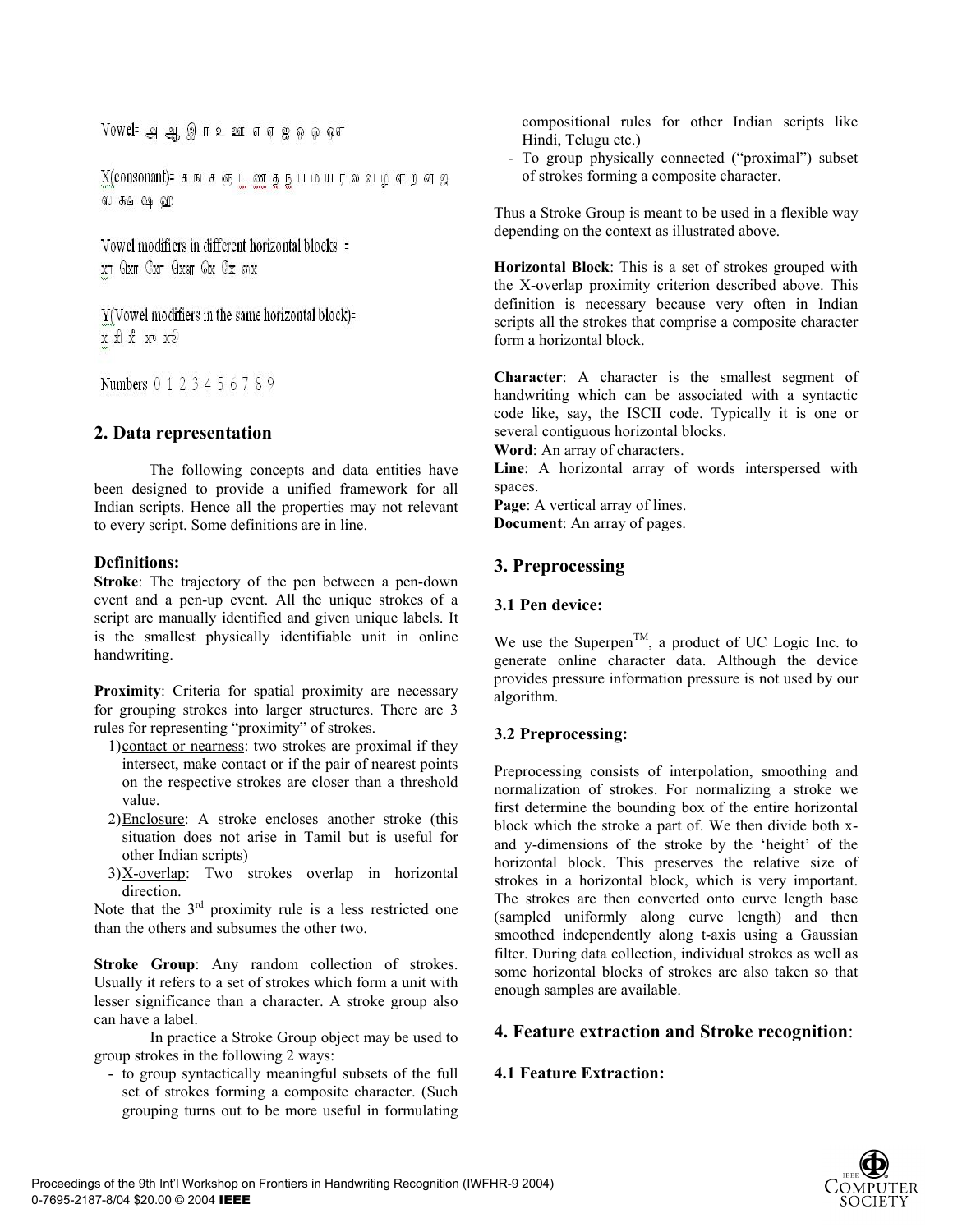In an earlier work [4], we have identified certain general features – known as the *shape features* – of handwritten characters, which are less susceptible to distortion introduced by writing. The set of 18 shape features used in the present system are summarized in Fig. 3. The 18 shape features are denoted by uppercase alphabets from 'A' to 'R'.

The 18 features used may be further classified as follows:

**Dot**: A Dot is simply a very small stroke. A stroke is a Dot if both the sides of its bounding box are less than certain lower limits.

**Line terminals**: These are the ends of a stroke. They are of 4 kinds – A (-45<sup>o</sup> to +45<sup>o</sup>), C (45<sup>o</sup> to 135<sup>o</sup>), E (135<sup>o</sup> to  $225^{\circ}$ ) and G ( $225^{\circ}$  to -45°). The other four types shown in Fig. 3 are not being used now**.** 

**Bumps**: These are points on the stroke where 1) a tangent exists, 2) the stroke is wholly on one side of the tangent, and 3) the slope of the tangent takes a small set of prespecified values viz., 0, 45, 90 and 135 degrees. Conditions 2 and 3 together give rise to 8 bumps denoted by I, J, K, L, M, N, O, P.

**Cusp**: A cusp is a point where dx/dt and dy/dt simultaneously go to zero. It has a sharp spiky appearance.

Fig 3 shows the 18 shape features and Fig 4 shows the features extracted from "ka". For the initial and final segments, we take directions pointing outwards and towards the center respectively and the corresponding shape feature is assigned.

#### **4.2 Stroke Identification:**

In this step, the shape feature string of an unknown stroke is compared with a database of such strings. By manual analysis we have isolated 96 strokes in Tamil handwritten script. Special issues arise when comparing the unknown string with a database string. Regular string matching techniques give disastrous results since, often, stray features are inserted or expected features absent in the unknown string. Therefore, we adopt the following "soft-matching" approach to string comparison.

#### **Flexible String Comparison:**

The flexible string comparison flexibly compares two strings

**Initialization:**  smallstr = unknown string;  $largestr = database string;$ matchval  $= 0$ :

#### **Procedure:**

- Step 0:  $swap()$
- Step 1: Look for *smallstr*(1) within *largestr*(1:WIN). If the search fails, delete *smallstr(1)* from *smallstr* and go back to step 0; If the search succeeds, clip *largestr* up to the point of match; swap(); Set  $i = 1$ ; go to step 2.
- Step 2: Check if  $smallstr(i) = largestr(i)$ . If true go to Step 3, else go to Step 4.
- Step 3: matchval = matchval + 1; i = i + 1; go to Step 2.
- Step 4: Clip both strings up to point of last match. If the length of the smaller string is 0, STOP; else go to Step 1.

(Note: The function swap() swaps *largestr* and *smallstr* if the length of the *largestr* happens to be smaller than the *smallstr*. *Smallstr(*i*) denotes the i-th character in smallstr. WIN refers to the window size used for comparison. The value of WIN is 5*)

Example: flexistrcmp3('CALICUT', 'CALCUTTA', 5) After swapping strsrctmp = CALICUT strdestmp = CALCUTTA Looking for smallstr(1) in largestr(1:WIN) Search success  $smallest(i) = largestr(i)$  $seglen = 1$  $smallest(i) = largestr(i)$  $seglen = 2$  $smallest(i) = largestr(i)$  $seglen = 3$  $smallest(i) != largestr(i)$  $nmatch = 3$ strsrctmp = ICUT strdestmp = CUTTA Looking for smallstr(1) in largestr(1:WIN) Search Failed Looking for smallstr(1) in largestr(1:WIN) Search success  $smallest(i) = largestr(i)$  $seglen = 1$  $smallest(i) = largestr(i)$  $seglen = 2$  $smallest(i) = largestr(i)$  $seglen = 3$  $smallest(i) != largestr(i)$  $nmatch = 6$ strsrctmp =  $Empty$  string: 1-by-0 strdestmp = TA Distance is dis  $= 0.5500$ 

Actual stroke identification is done is two passes. In Pass1, matching is performed solely based on the "shape" of the two strokes, following the steps just

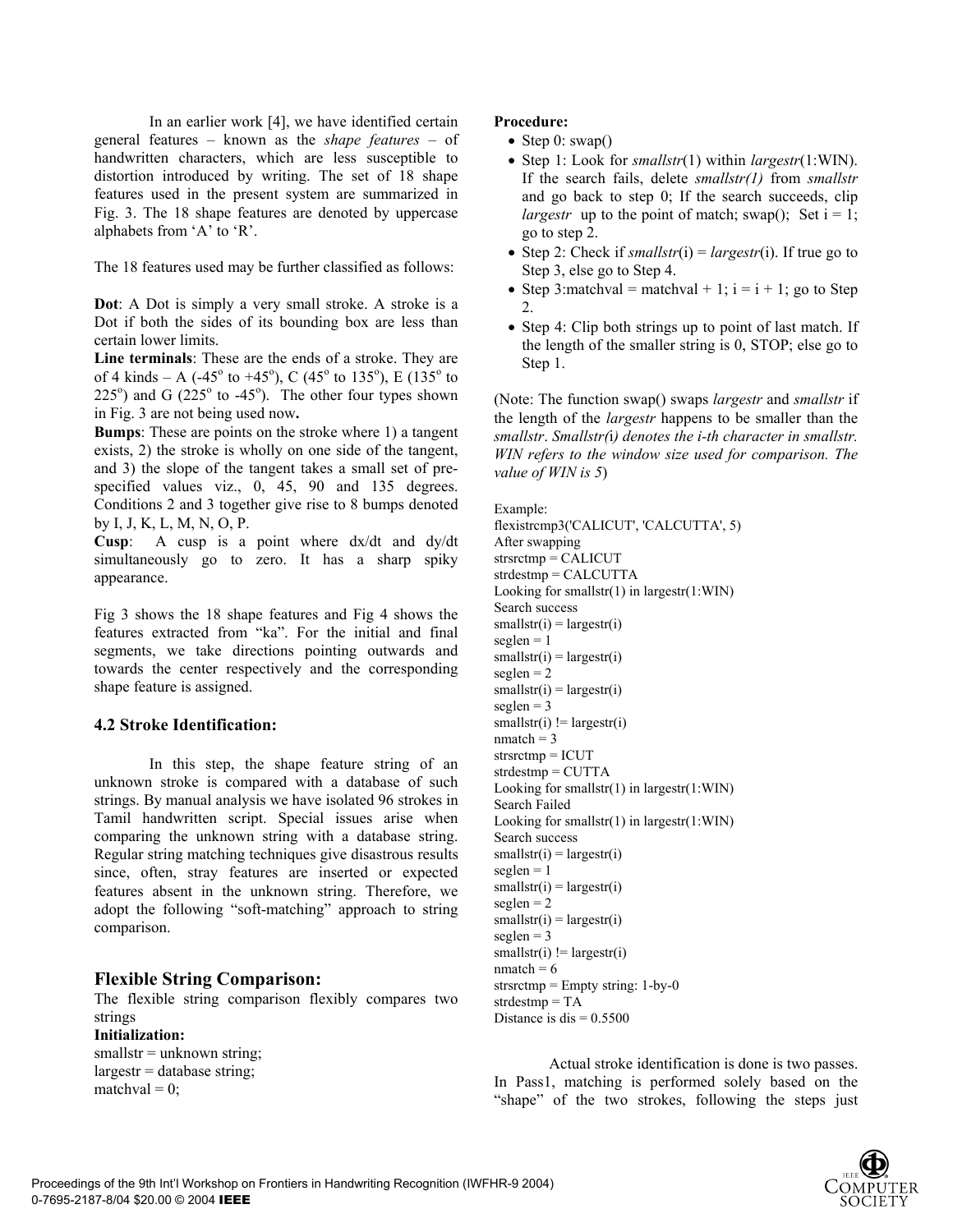described. In Pass2, matching considers the relative sizes and positions of the stroke pair. Accordingly match-value calculation is slightly different from the one shown in Step 3 above. In this case the match value is incremented, instead of 1, by  $exp(-||z_a - z_b||^2 / \sigma^2)$ , where  $z_a$  and  $z_b$  are the  $(z=[x,y])$  coordinates of the points being matched;

is a factor that weights the relative magnitude of the distance. Pass 2 is performed only on the top NBEST (=30) strokes that emerge from Pass 1. Therefore, even if two features are identical their contribution to match value is penalized based the distance between them. By increasing sigma ('σ') the match process can be made more and more insensitive to relative position of the strokes. Decreasing sigma has the contrary effect. The value of sigma is assigned 5 on experimental basis.

#### **5. Character recognition:**

Character recognition consists of grouping stroke labels obtained from the previous stage and converting into a suitable "character code". In the present work, ISCII (Indian Script Code for Information Interchange) code is used for representing Tamil characters. ISCII is a phonetic code, which represents composite characters in terms of component consonants and vowels. Graphically, a character in Tamil may be made of a single stroke or a single horizontal block or a sequence of contiguous horizontal blocks. The largest number of horizontal blocks in a character is 3.

The process of converting stroke labels into ISCII character code is broken up into two steps. In the first step, stroke labels corresponding to a single horizontal block are combined and the horizontal block is categorized into one of the following 5 categories:

VM – Vowel modifiers

V - pure vowel - a, A, ..etc.

X - consonant with implicit "a" modifier like ka, cha, .... ha

Y - The C-V (consonant-vowel) combinations that appear as a single horizontal block. There are 5 such cases: C-i, C-I, C-u, C-U, C-halant, N - Numbers

Simultaneously, a partial ISCII code of the character (of which the current horizontal group is a part) is also generated. This categorization of horizontal block and partial ISCII code generation are accomplished with the help of a search table (see Fig. 5).

The category of the horizontal block just determined is presented as input to FSA (see Fig. 5 and Fig. 6), which sequentially determines the complete ISCII code of the character. The FSA's arrival at end state signals termination of a character and the beginning of the next.

#### **5. Results and Discussions**

Stroke recognition is the critical part that determines the level of success in Tamil handwritten character recognition. Once the strokes are identified correctly character recognition is a deterministic process that depends on a manageable set of combination rules. Therefore currently benchmarking of our recognition system is based solely on stroke recognition. To this end data from 15 users is selected. Each user is made to write the full Tamil character set (only horizontal blocks) 10 times. Excluding redundancies this results in over 2000 stroke samples from each user, consisting of 96 stroke classes. Number of stroke samples per stroke class is variable. Strokes from user 1 are used to create a training stroke data set. The stroke data from Users 2-15 are tested on this data. Performance results are shown in Table 1.

| User | % Correct | User | % Correct |  |
|------|-----------|------|-----------|--|
| 2    | 91.5      |      | 88.79     |  |
|      | 88.97     | 10   | 83.33.    |  |
|      | 87.2      | 11   | 84.14     |  |
|      | 79.11     | 12   | 84.88     |  |
|      | 86.18     | 13   | 78.12     |  |
|      | 71.32     | 14   | 80.6      |  |
|      | 77.27     | 15   | 77.84     |  |

**Table 1: Performance results**

 Online HWR studies typically handle smaller number of stroke classes since many of them deal with Latin script (26 or 52 classes). However, a study by Yaeger et al [10] presents results with 95 classes achieving 86.1% performance. Our results with 96 Tamil stroke classes compare favorably with the results of [10].

 Several improvements for future work can be suggested. Some of the manual analyses used in the present work can be partly automated. For example, stroke labeling for a given script could be done directly by clustering strokes and giving them machine-generated labels.

 The methods described here for Tamil handwritten character recognition can be naturally extended for other Indian scripts [8], [9]. This is because our approach has been, from the inception, to develop a framework for handwritten character recognition for Indian scripts in general, with Tamil as a special, and somewhat simpler, case. In general a word in an Indian script has multiple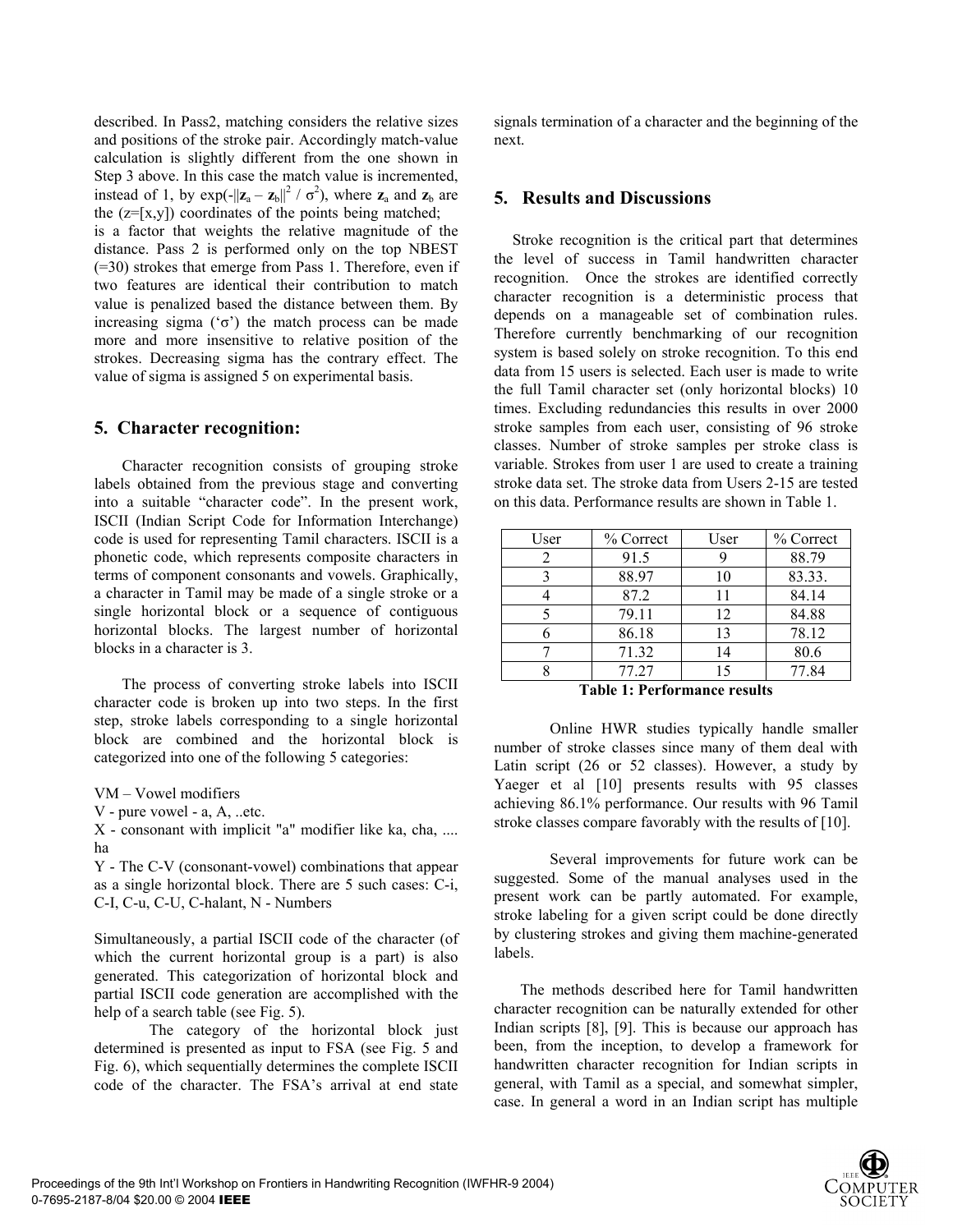characters, and a character might be spread over multiple horizontal blocks (see Fig. 7). Once all the strokes in a horizontal block are identified, the horizontal block itself must be classified as it is done for Tamil in Section 5. This is then presented to an FSA, which updates an ISCII code incrementally, until it reaches an end state signaling character termination. At this stage the ISCII code of the character is appended to an ISCII stream and processing moves on to next character (or horizontal block). This general framework is valid for all Indian scripts excepting those of Perso-Arabic family.

Processing a single horizontal block is a simple affair in Tamil. For other Indian scripts however, stroke grouping becomes a more complicated affair. Both the levels of stroke proximity analysis – contact/enclosure and X-overlap – have to be used. Barring possibly Malayalam, for most other Indian scripts, the search table for categorizing horizontal block will have multiple tiers since a single horizontal block will be have to be divided into multiple 'stroke groups'. But for this variation, the general approach of – structure-based flexible matching for single strokes, stroke combination into horizontal blocks (or stroke groups), and final determination of character termination and character code using FSA – seems to generally hold good for all Indian scripts (except scripts of Perso-Arabic origin like Urdu about which the authors claim no familiarity). Other learnable approaches like neural networks for all aspects of the present problem are currently being investigated.

#### **6. References:**

[1] R. Plamondon, D. Lopresti, L.R.B. Shoemaker and R. Srihari, "On-line Handwriting Recognition," Encyclopedia of Electrical and Electronics Eng., J.G. Webster, ed., vol. 15, pp.123-146, New York: Wiley, 1999.

[2] S.D. Connel, A.K. Jain, *"*Template-based online character recognition," Pattern Recognition, vol 34, pg1-14, 2001.

[3] L.R.B. Schomaker, H.L. Teulings, "A handwriting recognition system based on the properties and architectures of the human motor system," Proc. IWFHR, CENPARMI Concordia, Montreal, 1990, pp195-211.

[4] K.F.Chan, & D.Y.Yeung, "Elastic structural mapping for online handwritten alphanumeric character recognition," Proc. of 14<sup>th</sup> International Conference on Pattern Recognition, Brisbane, Australia, August, 1998, pp 1 508-1511.

[5] X.Li, R.Plamondon, M.Parizeau, "Model-based on-line handwritten digit recognition," Proc. of  $14<sup>th</sup>$  Intl. Conf. On Pattern Recognition, Brisbane, Australia, August, 1998, pp.1134-1136.

[6] S.Manke, U.Bodenhausen, "A connectionist recognizer for on-line cursive handwriting recognition," Proc. of ICASSP' 94, vol.2, 1994, pp 633-636.

[7] V.S. Chakravarthy & B. Kompella, "The Shape of Handwritten Character," *Pattern Recognition Letters,* Vol. 24, No. 12, August, 2003*.* 

[8] Gowri Shankar, V. Anoop and V.S. Chakravarthy, "LEKHAK [MAL]: A System for online recognition of handwritten Malayalam characters," National Conference on Communications, IIT, Madras, January, 2003.

[9]M. Srinivas Rao, Gowrishankar, V.S.Chakravarthy, "Online Recognition of Handwritten Telugu Characters," International Conference on Universal Knowledge and Language – 2002, 25th-29th November 2002, Goa,India, 2002.

[10] L.S. Yaeger, B.J. Webb, R.F.Lyon, "Combining neural networks and context-driven search for online, printed handwriting recognition in the Newton," AI Mag. (1998), pp73-89.

# הXll

**Fig 1: The vowel modifier appears as a horizontally isolatable structure. 'X' is any consonant; its pre- and suffix structures represent the vowel modifier 'O'.** 



**CLQLIPONMLKJIPA** 

**Fig.4: Feature String for 'ka':**